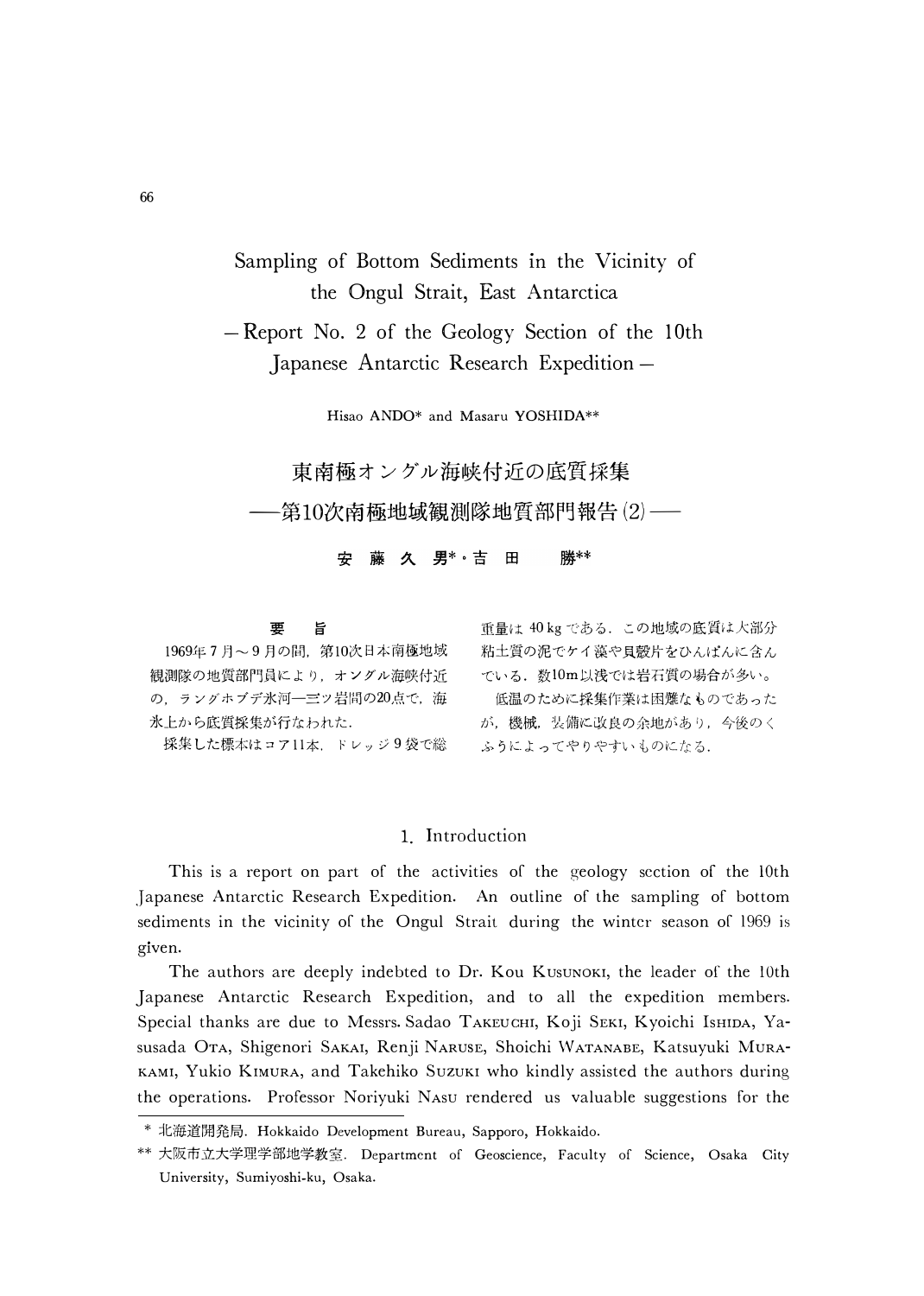**No. 39. 1971]** Sampling of Bottom Sediments at the Ongul Strait 67 sampling to whom the authors' gratitude is expressed here.

## 2. Outline of the Survey

The sampling of bottom sediments in the vicinity of the Ongul Strait between the snout of the Langhovde Glacier and Mitsu-iwa Rock (temporary name, see Fig. 1) was carried out for about 10 days in July, August, and September in 1969 (Fig. I and Table 1). The collected samples were 11 core samples and 9 dredge samples. The total weight of the samples was 40 kg.

From the field observations, the bottom sediments of the present district are



*The bottom topography is obtained from the unpublished data of K. FUJIWARA.*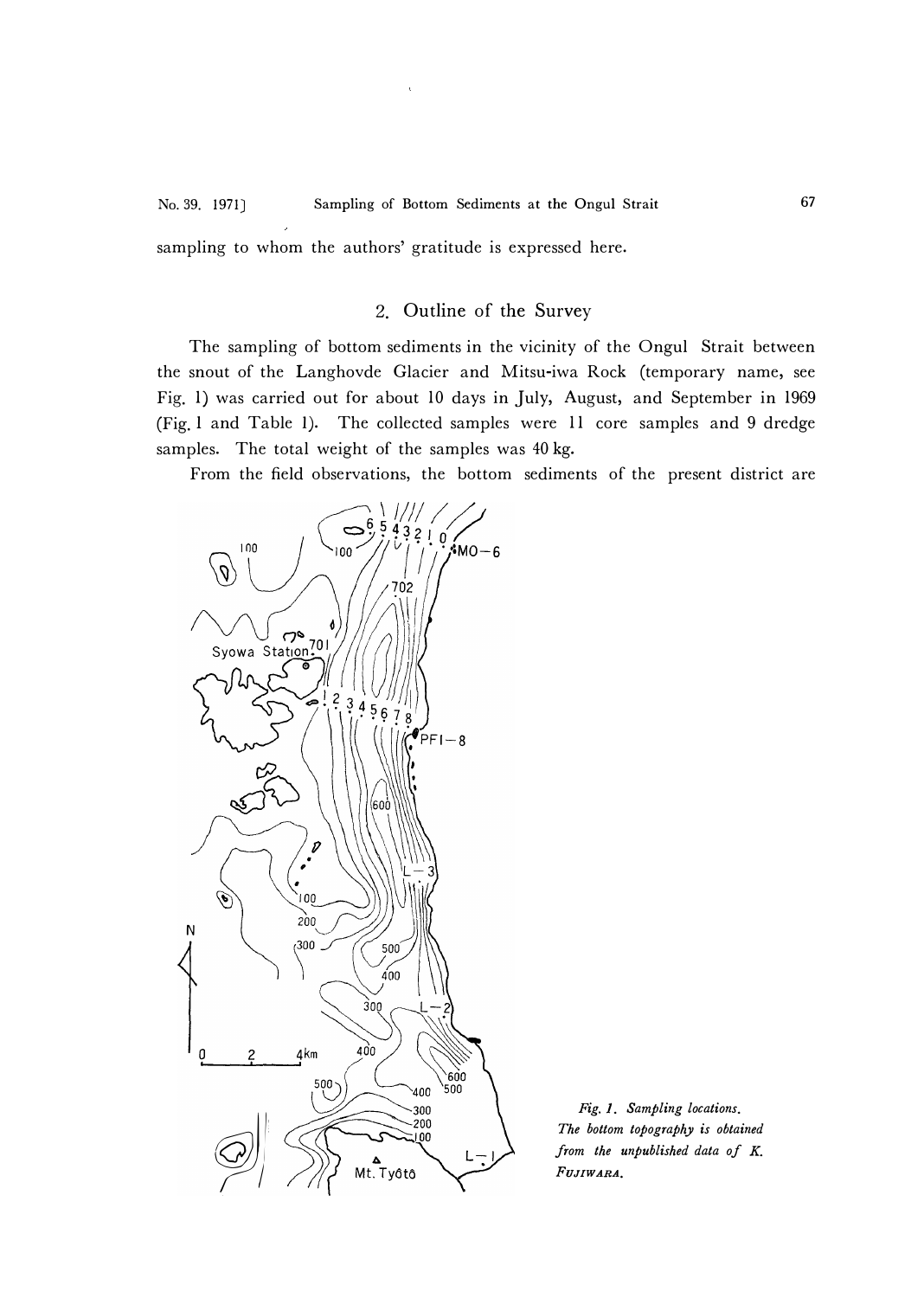$\overline{\phantom{a}}$ 

| Site            | Depth | Sampler used   |          | Constituents                                        | Remarks                            | Sample    |
|-----------------|-------|----------------|----------|-----------------------------------------------------|------------------------------------|-----------|
| C<br>(m)<br>D   |       |                |          |                                                     | No.                                |           |
| $\mathbf{M}0$   | 57    | $\times$       | $\times$ |                                                     |                                    | 69071201  |
| Ml              | 350#  | ( )            |          | Silt with less amount of small<br>rounded pebbles   | Thrust several times               | 69092801  |
| M <sub>2</sub>  | 500#  | Δ              |          | Silt with few amount of small<br>rounded pebbles    | $^{\prime\prime}$                  | 69092802  |
| $\mathbf{M}3$   | 575#  | $\times$       |          | Small rounded pebbles                               |                                    | 69092803  |
| M <sub>4</sub>  | 375## | X              | Δ        | Sandy silt with small breccia and<br>shell flakes   |                                    | 69093001  |
| M <sub>5</sub>  | 100## | $\times$       |          | Sandy silt with shell flakes                        | Adhered around the<br>core sampler | 69093002  |
| M6              | 50##  | $\times$       |          | $^{\prime\prime}$                                   | $^{\prime\prime}$                  | 69093003  |
| PFI             | 98    | $\times$       | $\times$ |                                                     |                                    | 69071701  |
| PF2             | 299   | $\times$       | Δ        |                                                     |                                    | 69071702  |
| PF <sub>2</sub> |       | $\times$       |          | Silt                                                | Adhered around the<br>core sampler | 69091002  |
| PF3             | 347   | $\times$       |          | Sandy silt                                          | $^{\prime\prime}$                  | 69071901  |
| PF4             | 480#  | $\times$       | Δ        |                                                     |                                    | 69071902  |
| PF <sub>5</sub> | 570#  | ( )            |          | Clay-silt                                           | Thrust twice                       | 69091001  |
| PF <sub>6</sub> | 536   | $\bigcirc$     |          | $^{\prime\prime}$                                   | $^{\prime\prime}$                  | 69091701  |
| PF7             | 236   | ◯              |          | Sandy silt with sand                                | $^{\prime\prime}$                  | 69091702  |
| PF8             | 99    | $\circledcirc$ |          | Sandy silt with pebbles                             |                                    | 69091703a |
| PF <sub>8</sub> |       | Δ              |          | Pebbles with good amount of<br>diatom-like material | Thrust several times               | 69091703b |
| LI              | 514   | ⊚              |          | Clay-silt with soft mud on the<br>surface           |                                    | 69092001  |
| L2              | 258   | $\circledcirc$ |          | $^{\prime\prime}$                                   |                                    | 69092002  |
| L <sub>3</sub>  | 319   | $\circledcirc$ |          | $^{\prime\prime}$                                   |                                    | 69092003  |
| 701             | 36    | $\times$       | X        | Pebbles                                             |                                    | 69070101  |
| 702             | 598   | $\circledcirc$ |          | Clay-silt                                           |                                    | 69070102  |
|                 |       |                |          |                                                     |                                    |           |

|  |  |  |  |  | Table 1. Samples of bottom sediments collected in the vicinity of the Ongul Strait. |  |  |  |  |  |  |  |  |
|--|--|--|--|--|-------------------------------------------------------------------------------------|--|--|--|--|--|--|--|--|
|--|--|--|--|--|-------------------------------------------------------------------------------------|--|--|--|--|--|--|--|--|

© Good core sample collected by one thrusting.

- O Collected in a fair amount.
- $\triangle$  Collected in a small amount.
- x Collected in a very small amount.
- Not operated.
- # Deduced from the depth-sounding chart prepared by Kenzo FUJIWARA in 1968 (not published).
- ## Deduced from the speed of the winch.
- C: Core sampler. D: Dredge sampler.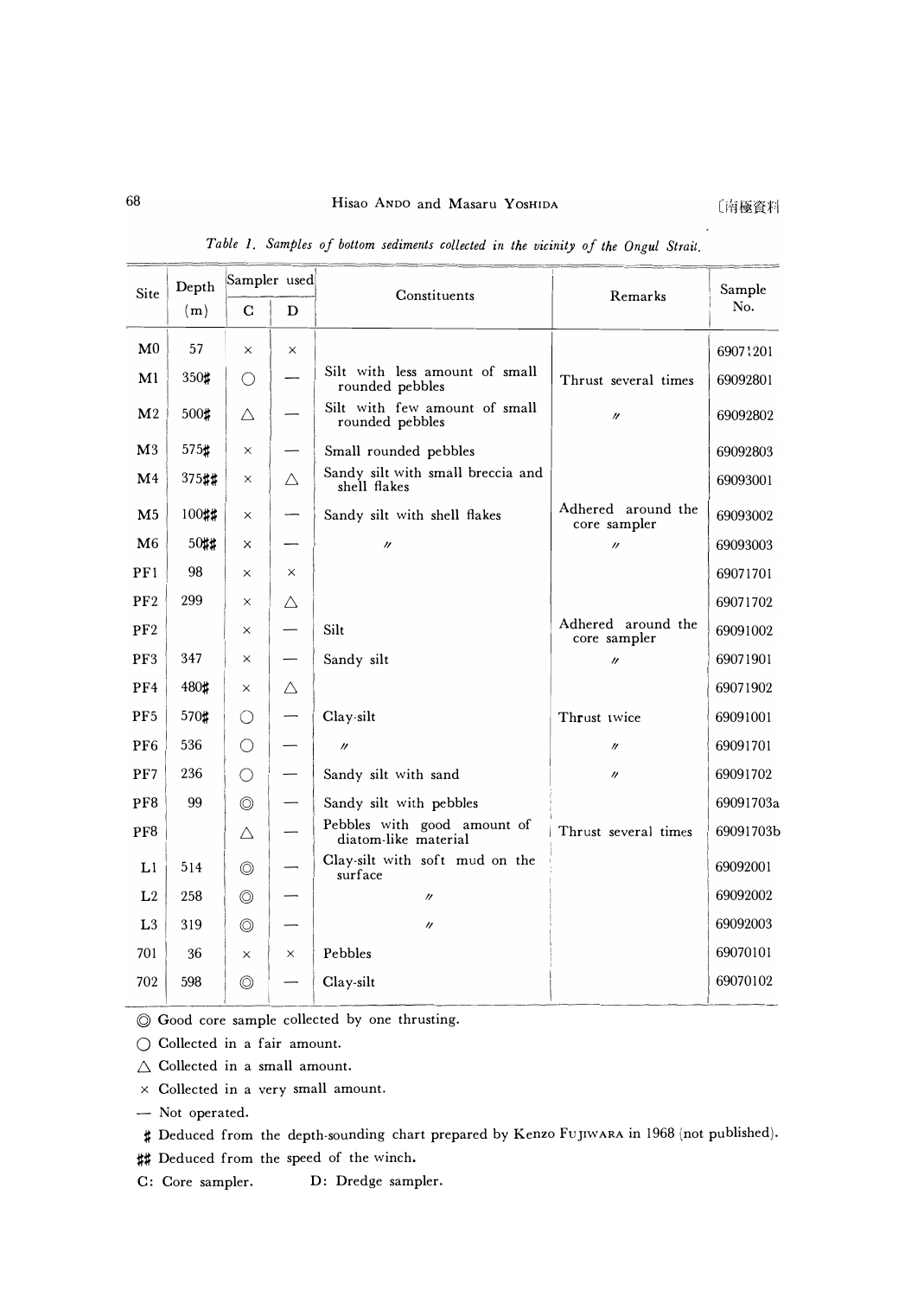characterized by the wide distribution of dark bluish-gray homogeneous claii silt. Gravels or basal rocks are distributed at the sites shallower than some tens of metres. Diatoms and fragments of shells were often observed in the samples.

The samples were frozen and brought back to Japan. Detailed investigations on the samples are to be carried out by Professor N. NAsu and others.

# 3. Operation and Instruments

The sampling was made through the see ice. A wooden sledge was equipped with hydrographic winch, generator, stage for the samplers, and others (Fig. 2).

It was not easy to overcome difficulties in the operation due to the severe cold and the sea water.

Some of the instruments used are described below.



*Fig. 2. A special sledge for bottom sediment sampling.* 

| Table 2. |  |  |  | Type of samplers. |
|----------|--|--|--|-------------------|
|----------|--|--|--|-------------------|

| Sampler        |              | Diameter      | Length of<br>the container | Total length | Total weight |  |
|----------------|--------------|---------------|----------------------------|--------------|--------------|--|
|                | mm)<br>inner | (mm)<br>outer | mm                         | m m)         | 'kg)         |  |
| Core sampler   | 75           | 150           | 885                        | 1600         | 85           |  |
| Dredge sampler | 130          | l 50          | 770                        | 800          | 45           |  |